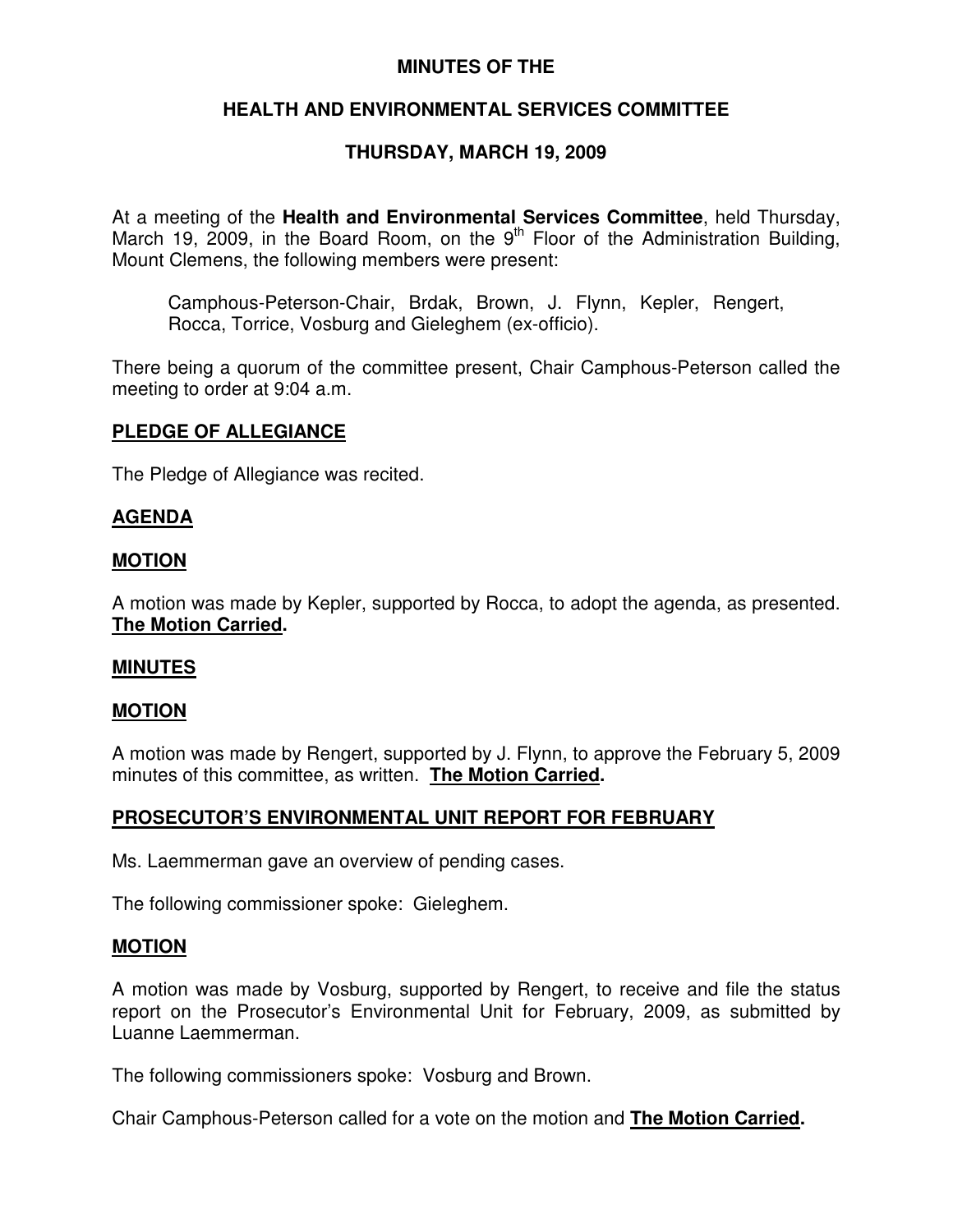# **REPORT FROM WATER QUALITY BOARD**

## **MOTION**

A motion was made by Vosburg, supported by Torrice, to receive and file a report of the Macomb County Water Quality Board outlining their March 10<sup>th</sup> meeting. The Motion **Carried.**

# **S.W.I.M. TEAM REPORTS FOR JANUARY**

### **MOTION**

A motion was made by J. Flynn, supported by Kepler, to receive and file the S.W.I.M. Team Report for January, 2009.

The following commissioner spoke: Vosburg.

Chair Camphous-Peterson called for a vote on the motion and **The Motion Carried.**

## **REQUEST BY CHESTERFIELD TOWNSHIP TO EXTEND THE MELDRUM DRAIN PROJECT SUPPORTED BY ENVIRONMENTAL PROBLEMS: LAKE/RIVER FUND**

### **COMMITTEE RECOMMENDATION – MOTION**

A MOTION WAS MADE BY VOSBURG, SUPPORTED BY RENGERT, TO RECOMMEND THAT THE BOARD OF COMMISSIONERS APPROVE CHESTERFIELD TOWNSHIP'S REQUEST TO EXTEND THE MELDRUM DRAIN PROJECT, SUPPORTED BY ENVIRONMENTAL PROBLEMS: LAKE/RIVER FUND THROUGH JUNE, 2009. **THE MOTION CARRIED.**

### **AUTHORIZE HEALTH DEPARTMENT TO ACCEPT MICHIGAN DEPARTMENT OF ENVIRONMENTAL QUALITY GRANT FOR DYE TESTING**

### **COMMITTEE RECOMMENDATION – MOTION**

A MOTION WAS MADE BY RENGERT, SUPPORTED BY J. FLYNN, TO RECOMMEND THAT THE BOARD OF COMMISSIONERS AUTHORIZE THE HEALTH DEPARTMENT TO ACCEPT A MICHIGAN DEPARTMENT OF ENVIRONMENTAL QUALITY GRANT IN THE AMOUNT OF \$192,000 FOR DYE TESTING.

The following commissioner spoke: Vosburg.

Chair Camphous-Peterson called for a vote on the motion and **THE MOTION CARRIED.**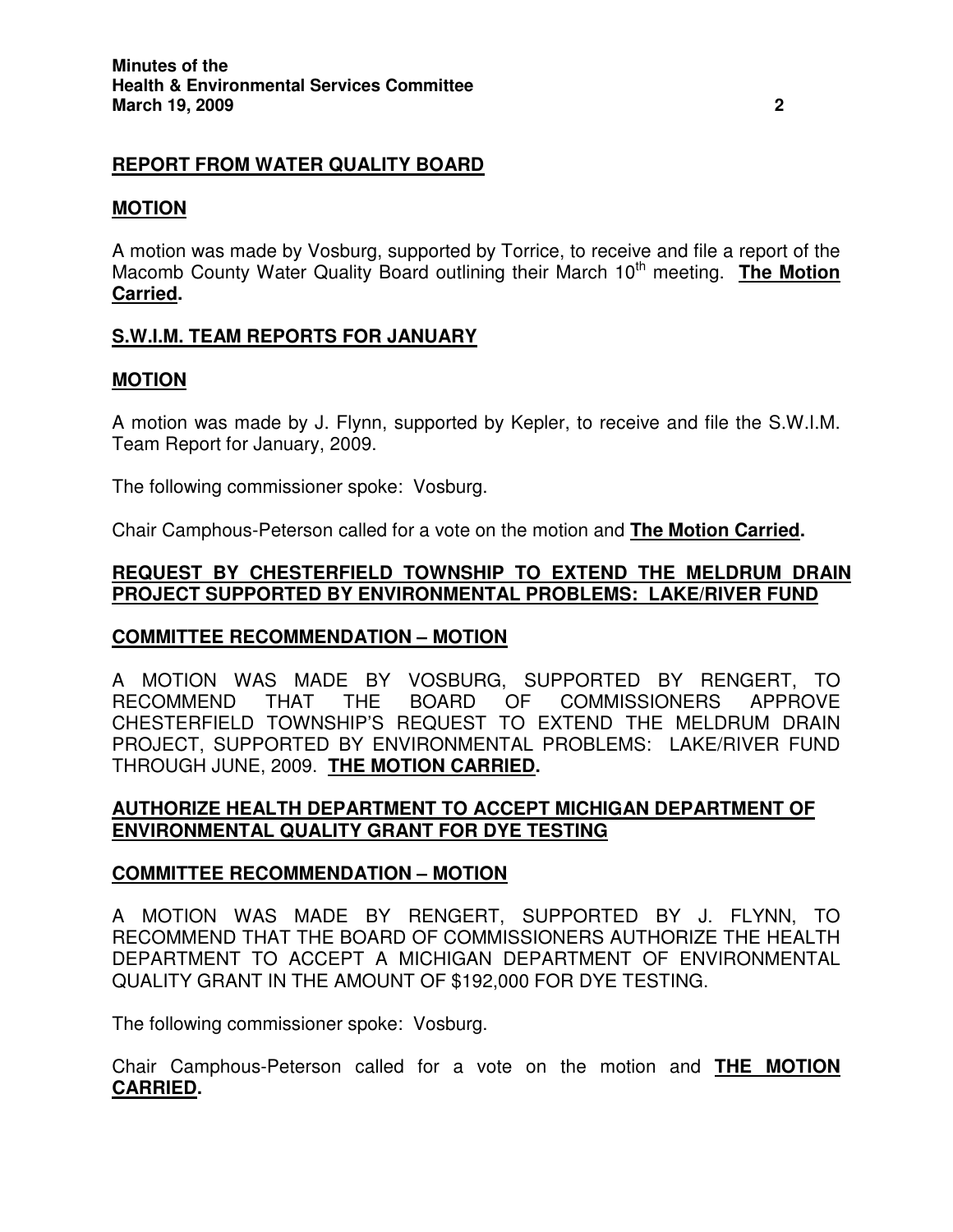# **AUTHORIZE HEALTH DEPARTMENT TO SUBMIT GRANT APPLICATIONS TO MICHIGAN DEPARTMENT OF ENVIRONMENTAL QUALITY**

# **COMMITTEE RECOMMENDATION – MOTION**

A MOTION WAS MADE BY VOSBURG, SUPPORTED BY KEPLER, TO RECOMMEND THAT THE BOARD OF COMMISSIONERS AUTHORIZE THE HEALTH DEPARTMENT TO SUBMIT GRANT APPLICATIONS TO THE MICHIGAN DEPARTMENT OF ENVIRONMENTAL QUALITY FOR CLINTON RIVER EXPANDED MONITORING, LAKE ST. CLAIR SHORELINE MONITORING AND PHARMACEUTICALS/PERSONAL CARE PRODUCTS MONITORING TOTALING \$73,947.41.

The following commissioners spoke: Vosburg and J. Flynn.

Chair Camphous-Peterson called for a vote on the motion and **THE MOTION CARRIED.**

### **APPROVE 2009-10 FLU PROGRAM PLAN**

#### **COMMITTEE RECOMMENDATION – MOTION**

A MOTION WAS MADE BY RENGERT, SUPPORTED BY TORRICE, TO RECOMMEND THAT THE BOARD OF COMMISSIONERS APPROVE THE HEALTH DEPARTMENT'S 2009-10 FLU PROGRAM PLAN.

The following commissioners spoke: Vosburg, J. Flynn and Brown.

Chair Camphous-Peterson called for a vote on the motion and **THE MOTION CARRIED.**

### **REPORT ON 2008-09 TUBERCULOSIS INVESTIGATION**

Dr. Lokar overviewed the summary that was provided on the tuberculosis investigation at two high schools.

The following commissioners spoke: Brown, Vosburg and Gieleghem.

### **MOTION**

A motion was made by Vosburg, supported by Torrice, to receive and file the report from the Health Department on the 2008-09 tuberculosis investigation. **The Motion Carried.**

### **REPORT ON MACOMB COUNTY ANIMAL SHELTER**

Mr. Kalkofen reported on the latest activities occurring at the Animal Shelter.

The following commissioners spoke: Brown and J. Flynn.